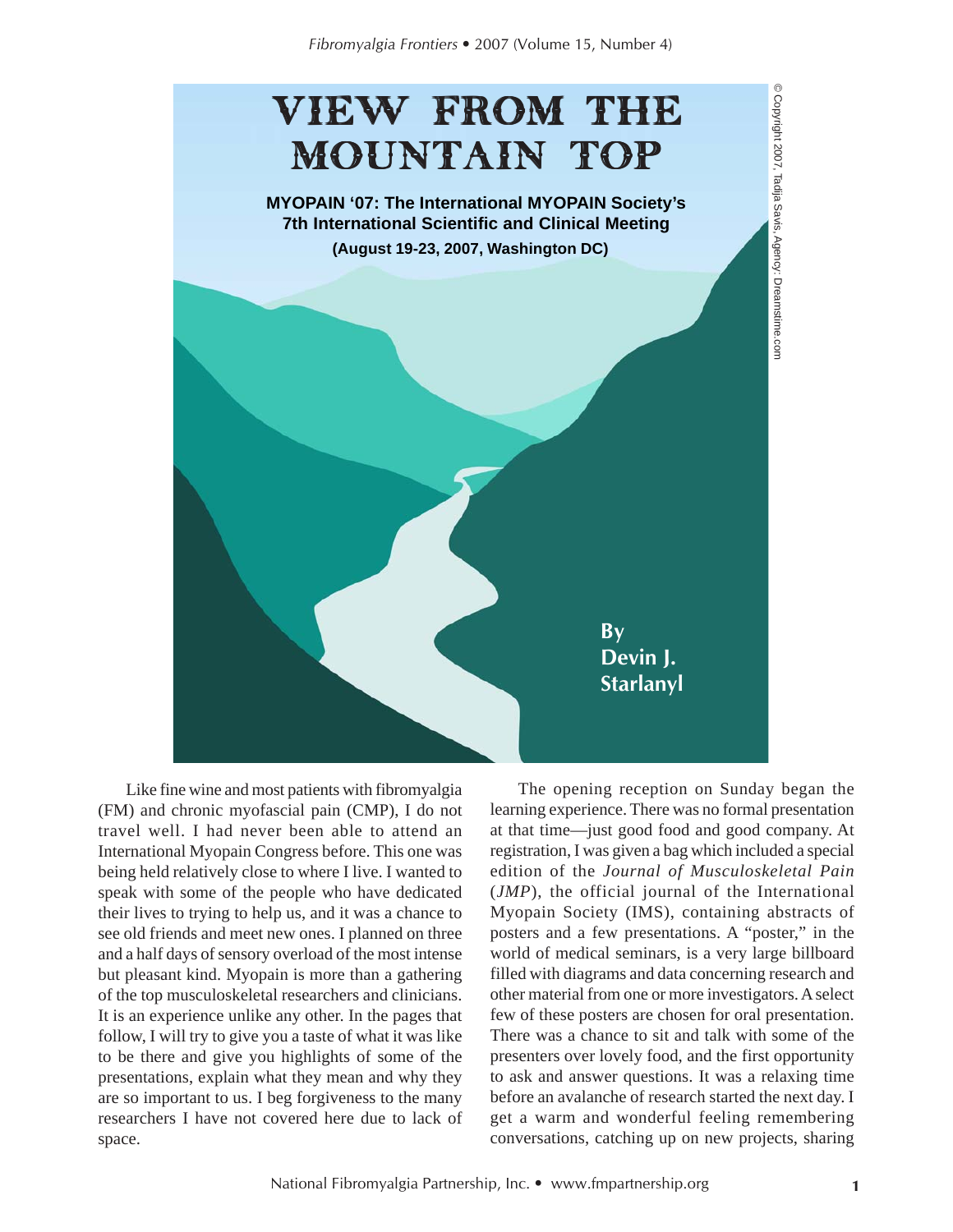quick exchanges of ideas and theories, and the quiet chat my husband Rick and I shared with sleep specialist Dr. Harvey Moldofsky.

When we got back to our room, I glanced at the *JMP* issue and the 117 abstracts it contained, and I told Rick he probably wouldn't be seeing me for the next three days and that I needed to look over the mountain of information in the journal that evening to figure out which researchers I needed to track down, because they couldn't always be found near their posters.

As it turned out, at the conference there was a double ballroom-sized area arrayed with row after row of nearly wall-to-wall posters, each on a frame like an office cubicle without partitions. The research contained in each poster would be "defended" and explained by the researchers themselves, or by their representatives. I don't remember how many lines of poster walls there were, but the amount was both daunting and exciting. Around the edges of this huge space were exhibitors offering research literature and samples of new health care products. So, not only was there almost nonstop information in the main lecture room, there were the posters elsewhere, and posters would be changed daily. Meanwhile, presentations would continue through lunch, and there would be time allowed to ask questions of the speakers by microphone after each presentation.

On Monday, introductions and a sense of continuity were supplied by **Dr. I. Jon Russell** *(San Antonio, USA)*, Editor of the *JMP*. Although you may be familiar with his research, you may not know that he has one of the kindest and gentlest of voices and is a most talented artist. He and his wife, Dr. Barbara Runnels, MEd, were responsible for much of the smooth flow of the conference.

## **MYOFASCIAL PAIN**

[Chairmen: Jo-Tung Chen (Taiwan), Bryan O'Neill, (USA)]

Monday focused primarily on myofascial pain. The first speaker was outgoing Myopain President **Dr. Dieter Pongratz** *(Munich, Germany)*. He summed up the accomplishments which had occurred in the fields of fibromyalgia, myofascial pain, and related conditions during his tenure, including the use of functional Magnetic Resonance Imaging (fMRI) to gain a better understanding of the central nature of FM and the FDA-approval of one medication (Lyrica) for FM and another (Cymbalta) in the approval process. He warned of the dangers of lumping all pain under the FM heading, and he pointed out that there are many possible causes for neuromuscular pain, many of which are being mistaken for FM. He also noted that we now have electromyographic differentiation of endplate noise for myofascial trigger points (MTPs). This means that the nerve at the area where MTPs form produces a measurable electrical signature. He reminded the audience that pain from MTPs, although the most common cause of muscle pain, is still often misdiagnosed.

**Dr. Jay Shah** *(Bethesda, MD, USA)* then gave a presentation—a cinematic masterpiece, entertaining and informative*—*that any doctor who still doesn't "believe in" myofascial trigger points should see. Dr. Shah took us to the world of latent and active MTPs, and told us that when you move a muscle, it shouldn't hurt. We could see how pain happens in response to MTP action, and why it is important to examine for and treat latent MTPs as well as active MTPs. We saw slides of the mechanism he has developed that enables him to sample substances that are released when a myofascial trigger point twitches. He has identified over 30 such substances, many of which are neurotoxic. [Note: Provoking a myofascial trigger point by needling or other treatment often produces an involuntary local *twitch* response (LTR)]. He has also discovered that the area around myofascial trigger points also becomes more acidic and that other nearby muscles without MTPs can also be affected by these biochemicals. This means that, biochemically, MTPs directly and adversely change more than just their own area. They can affect the biochemical balance of the surrounding muscles. This research was done on patients with *acute* MTPs. Those of us with chronic MTPs need to understand that this research is uncovering measurable reasons for our symptoms. Dr. Shah's research is revealing new targets for analgesic drug development and offers hope for all of us with MTPs.

**Dr. John Jarrell** *(Calgary, Canada)* explained how myofascial trigger points can cause specific gynecological pain, including general pelvic pain and vulvodynia. MTPs are especially common in endometriosis. Many doctors are missing the boat and the cause of much of the pain by focusing on organs rather than on the soft tissue. Most pelvic examiners try to feel an abnormal mass and don't know how to palpate for MTPs. Examiners must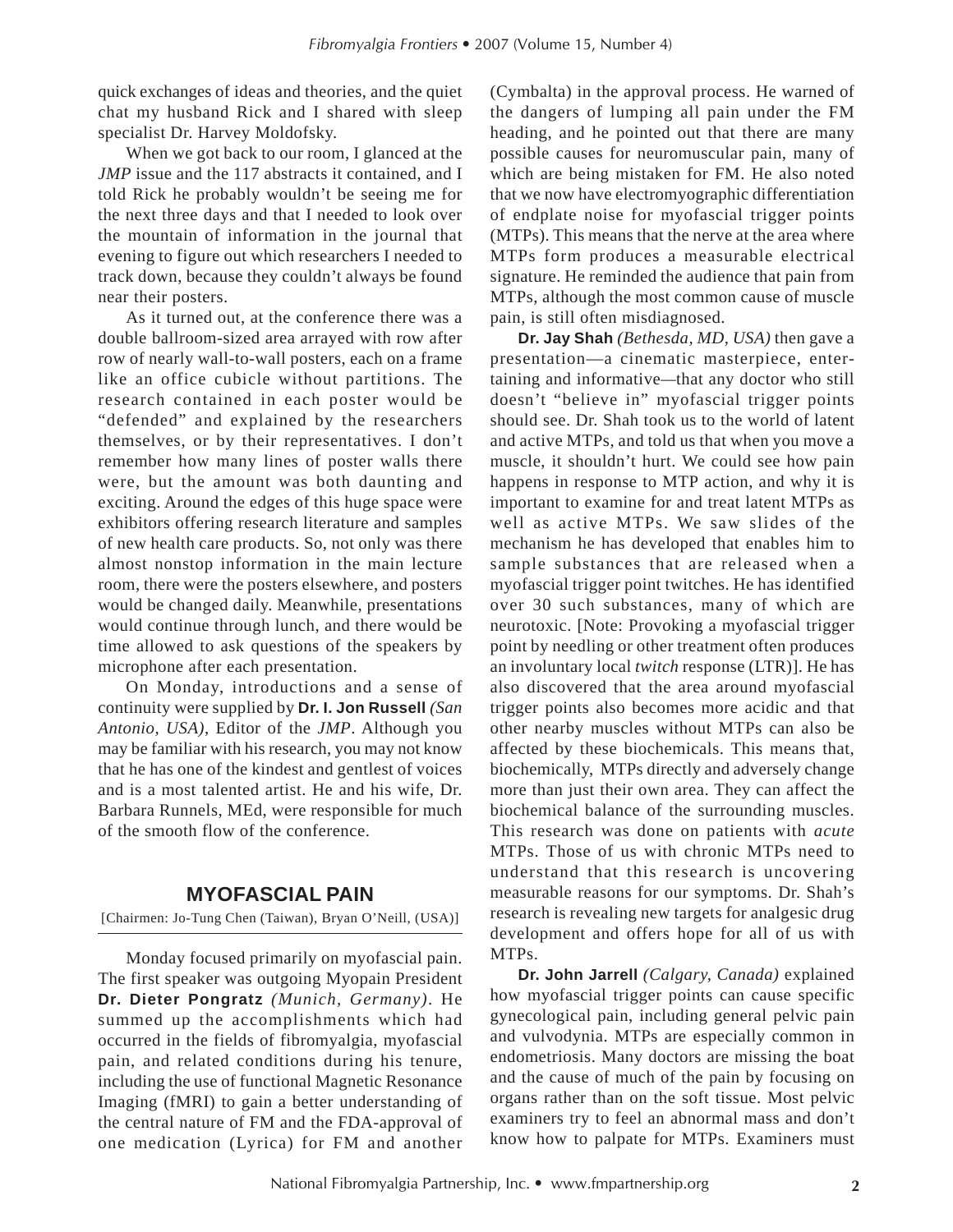learn how to search for MTPs and treat them. They can be taught to *gently* find taut bands that feel like violin strings, as well as contraction knots that may, to the finger tips, resemble fatty tumors under the skin. These often refer pain to the chest and back as well as the abdomen and pelvic areas. Many cases of vulvodynia have contributing MTPs in the perineum, the area in between the anus and the vagina. [I strongly suggest that when examining for MTPs and taut bands during pelvic exam, topical anesthetics are used, especially if the patient also has central sensitization, the name that describes a super-sensitive and dysfunctional central nervous system (CNS).]

Following the panel on myofascial pain, we were given a quick break to grab lunch and return with it to our tables in the lecture room. While we ate, **Dr. Harvey Moldofsky** *(Toronto, Canada)*, a leader in the field of sleep dysfunction research, fed our minds at a Haworth Press-sponsored lunch symposium. He reminded us that any kind of sleep disruption occurring during rapid eye movement (REM) sleep can decrease the pain threshold. Pain itself can disrupt sleep, and anything that disturbs sleep, including environmental stimuli, can produce non-restorative sleep, further increasing muscle pain and fatigue. Both FM and chronic fatigue are associated with fragmented sleep, sleep apneas, periodic limb movement, and other conditions that can cause frequent sleep arousals. Dr. Moldofsky's information indicates that many sleep dysfunctions are interactive with FM and other disorders.

During the afternoon, the difficulty of treating trigger points occurring in non-myofascial tissue (i.e., trigger points just beneath the skin or near the bone) was a topic discussed by several presenters and also included on several of the posters at the conference. As more health care providers learn to recognize MTPs and develop an understanding of the mechanisms behind MTPs, more are finding trigger points in other tissues. Non-myofascial trigger points are largely uncharted waters that require more research.

As I made my way through the gallery of posters, I saw a delightful deluge of research from **Professor Fernandez De Las Penas** *(Madrid, Spain)* and his fellow researchers covering the following topics:

 Myofascial trigger points in eye, neck and shoulder muscles as a primary cause of tensiontype headaches;

 The association of at least one MTP with muscle atrophy (wasting) [Note: As MTPs can cause nerve entrapment and blood vessel entrapment, this would be logical but hasn't been documented before.];

 How some chronic low back pain patients with MTPs in the multifidi muscles *(i.e.*, small muscles along the spine) should be treated before any stability exercise program begins because these MTPs can contribute to muscle instability; and

 How pain from eye muscle MTPs contribute to (CNS) sensitization.

Other posters of special interest included the following:

 How phantom limb pain occurs in patterns similar to myofascial trigger points' referral pain patterns, indicating that identification and treatment of the MTPs might help;

 How using environmentally-friendly vapocoolant for spray-and-stretch significantly increases both passive and active hip rangeof-motion stretch over the use of stretch alone;

 How acute radicular pain can be caused by activated MTPs and how treatment of MTPs could even help chronic radicular pain. The patient must be treated, rather than the radiography; and

 How soft tissue must be assessed, rather than the current focus on the skeletal system and discs alone.

 I also learned that **Dr. H.Y. Ge** *(Aalborg, Denmark)* and his team have discovered that the local twitch response from MTPs can cause muscle cramps. They are currently working on connections between the local twitch response and spinal reflex. Their work has provided more documentation on MTPs and increased motor endplate sensitivity. [The motor endplate describes the area where the terminal branch of a motor axon contacts a striated muscle cell through an electrical junction called a synapse. Most central MTPs are found in the motor endplate area.]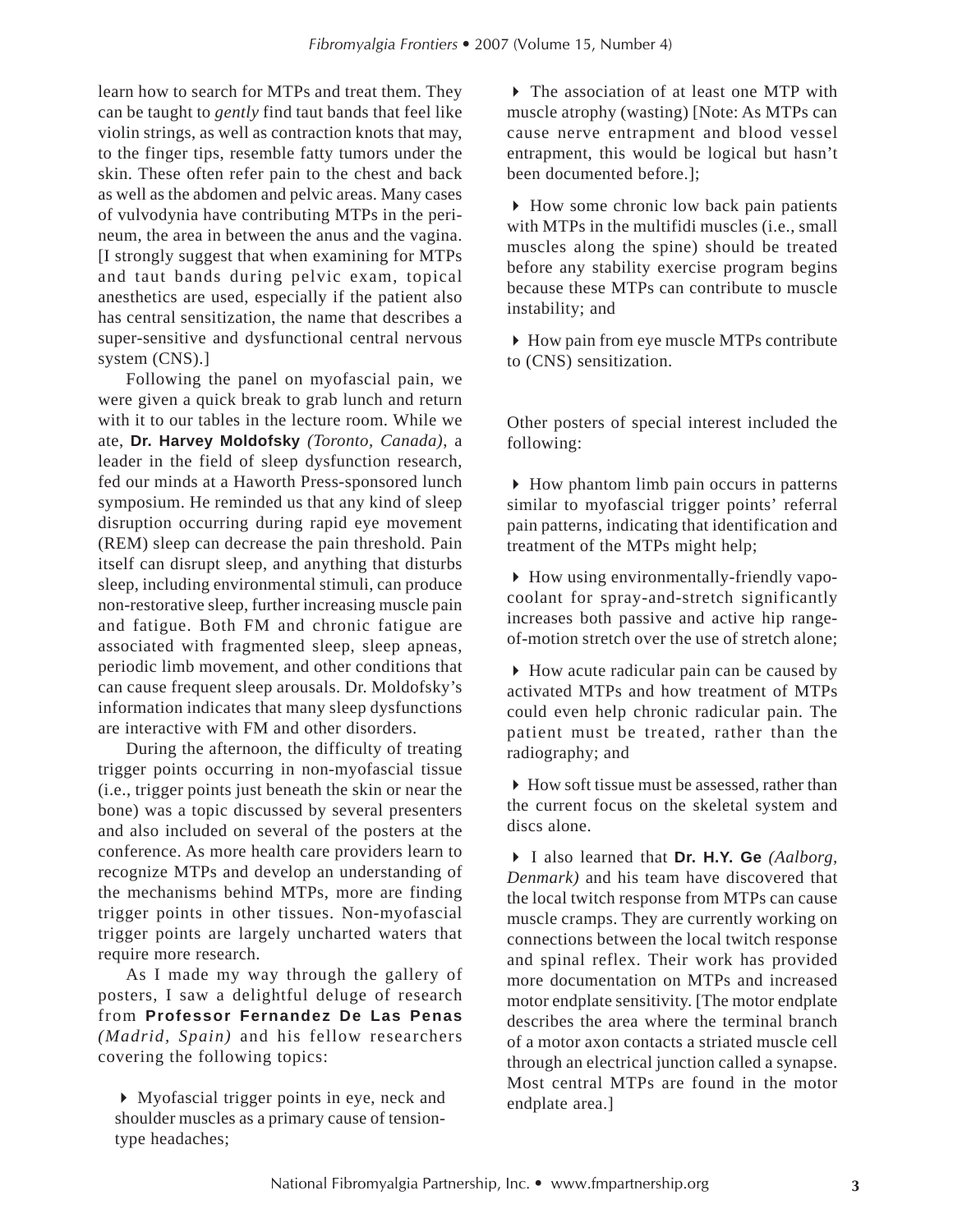**Dr. Dimitrios Kostopoulos** *(New York, USA)* documented how treating myofascial trigger points with manual therapy in conjunction with passive stretch gives a superior result compared to either done independently.

 **Karen Lucas** *(Melbourne, Australia)* and her team offered an impressive amount of documentation showing that latent MTPs, those MTPs that are present but not causing pain, can affect the whole body as they shift muscle motions into dysfunctional patterns. Latent and active MTPs cause muscle dysfunctions and restriction of range of motion. Care must be taken not to equate MTPs only with pain. The dysfunctions are often missed.

Posters documented MTP palpation skills among trained and experienced care providers as well as new practitioners. They demonstrated that laser therapy and spray-and-stretch techniques were equally effective in reducing the soreness that sometimes occurs after dry-needling a MTP. Dry needling is the mechanical stimulation of a MTP using a needle without the use of an anesthetic.

There was also validation of surface electromyography (sEMG) for the documentation of myofascial trigger points, helping to pinpoint which muscle or muscles are being used to compensate for other muscles weakened by MTPs. I found this study personally interesting, as the MTPs were initiated due to the use of an endotracheal tube during surgery, and the referral pain pattern occurred during swallowing. Having experienced MTP cascades from endotracheal intubation myself, I know how difficult this can be and how unaware most anesthesiologists and other surgical and postsurgical team members are about this preventable possibility.

Several researchers documented the common presence of MTPs in trauma and torture survivors. I will never forget **Dr. Bente Danneskiold-Samsoe** *(Copenhagen, Denmark),* an international expert on the subject of torture. Her soft voice carried compassion for those afflicted by unnecessary pain in a world already holding far too much suffering. We shared a moment of discussion and empathy in the noisy poster room before I moved on.

By now, you may be wondering how I managed to see the posters, speak with the researchers, and visit all the exhibits when there were presentations going on in the lecture hall, even through lunch.

Even break time was brief. I usually just grabbed some bottled water and charged through the poster area like someone who had won a grocery store sweepstakes. The charge was often unceremoniously interrupted, as I took time for precious moments with my mentor Dr. David Simons, visited with his wife Dr. Carol McMakin, and occasionally called out to other friends or was called by them. The time I spent with them was far too short, but well used.

The day ended too soon for me to assimilate half of what I had taken in. I regretfully realized that I couldn't attend the Muscle Pain Symposium starting at 7:30 pm if I wanted to be functional at 6 am the next morning to start the next round.

## **FIBROMYALGIA**

#### [Chairmen: Orlando Mayoral del Moral (Spain), Russell Rothenberg, (USA)]

Fibromyalgia was the focus on Tuesday*.* As I review my scribbled notes, it's apparent my own MTPs affected my ability to record them. The day started briskly, with **Dr. Laurence Bradley** *(Birmingham, USA)* summing up the research on the genetic tendency to develop FM, at least in some people. He mentioned some of the complexities of this research and how difficult it can be to separate genetic influences from environmental ones. Much of this research requires families with several siblings, some with and some without FM or other complicating conditions. Work has been focused on a few of the most likely genes, but research has discovered new associations that may lead to other connections. This research will take time and persistence due to the number of variables.

**Dr. Daniel Clauw** *(Ann Arbor, USA)* gave an overview of the different types of ongoing FM research. He suggested that a significant advance is the acceptance that fibromyalgia is primarily a neural disease and that central nervous system factors are the major role players. [In my opinion, this is something that many physicians in practice still don't understand.] He felt that probably the most consistent finding in FM research is the socalled "left-shift" in sensitivity of the FM patient, which can include amplification of many stimulus responses, including those to heat, noise, electricity and light, as well as pressure. [Patients with FM and other conditions and symptoms (especially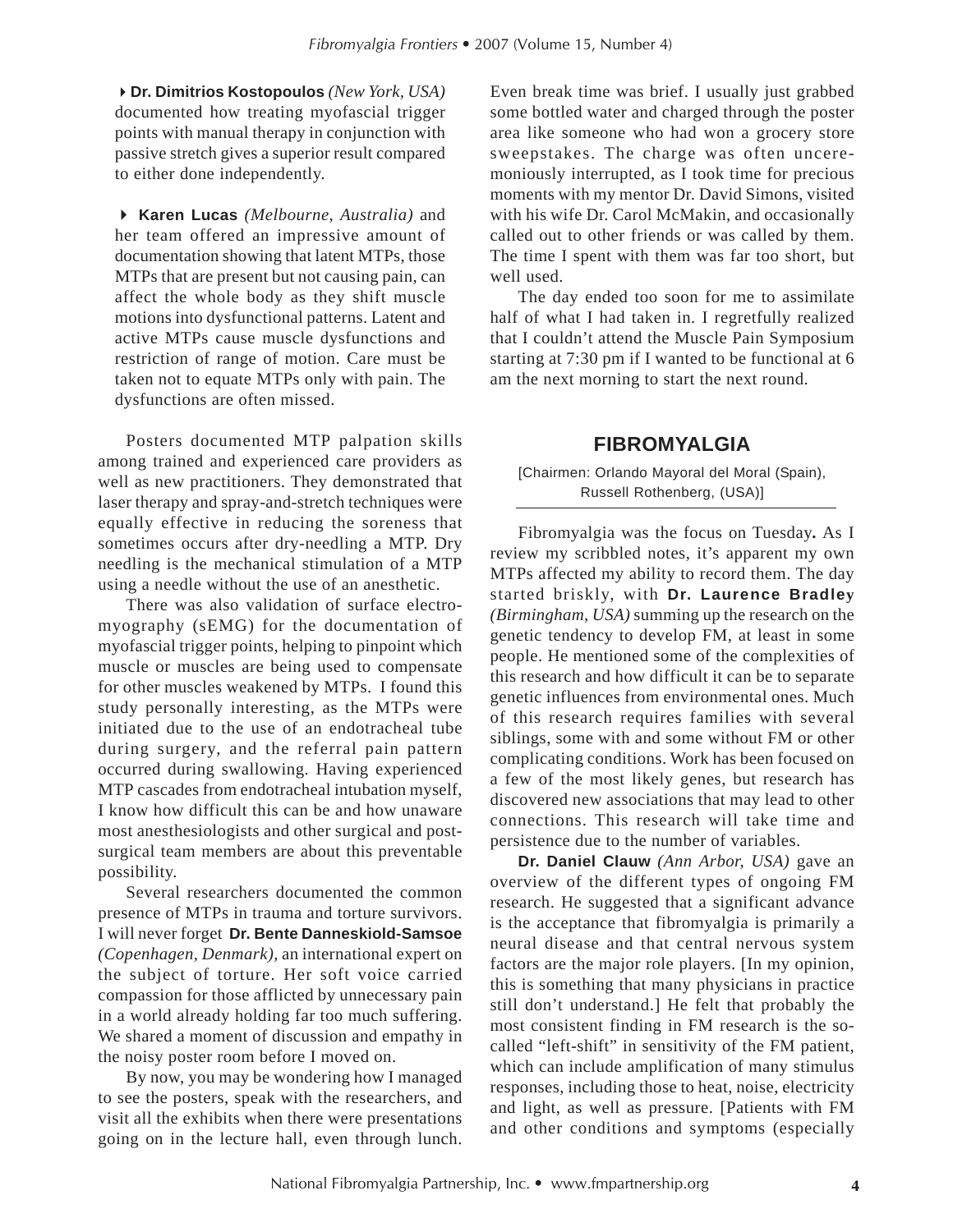MTPs) and their care providers must understand this, as some treatment modalities for other conditions include electrical stimulation, heat, etc.] Also important to remember is that many illnesses other than FM are associated with this central sensitization. These conditions include irritable bowel syndrome (IBS), interstitial cystitis (IC), and low back pain. FM seems to be a combination of high level pain facilitation and low level pain inhibition. Some areas of the CNS pain pathway seem to be functioning normally in FM patients, but the descending pain-relieving pathway that uses serotonin and norepinephrine doesn't work well. Many new medications that act on both of these neurotransmitters, including Effexor (venlafaxine) and Cymbalta (duloxetine), may be able to help turn down the volume on the FM amplifier. If FM patients can regain restorative sleep and exercise tolerance, this may help as well.

New uses of imaging are helping researchers find areas of the central nervous system, especially in the brain, that are malfunctioning in fibromyalgia. There was recognition that the causes of central sensitization such as peripheral pain must be brought under control. FM is a high-maintenance condition, and just like other chronic illnesses, patients may require effective help without which they may have no time or energy for fun (among other things), and experience much lower quality of life.

We need to stop having to apologize about fibromyalgia, because we know enough about FM's mechanisms to know better [and our care providers should know this as well.] In addition, FM is not a homogenous medical condition, and we need to stop talking about it that way and start discussing it, researching it, and treating it in terms of subsets.

A questioner from the audience asked about using systemic neurotransmitter modification and expressed concern about flooding the whole body with non-specific medications. [The same neurotransmitter can have a variety of functions in different tissues.] The answer was to identify FM subgroups and focus treatment on the subgroups. Dr. Clauw described FM as a "hypertension of the pain processing system." During break I took my hyped-up (but well managed) pain processing system and my myofascial trigger points, grabbed a bottle of water and was off for another dash through the poster room.

Among the interesting posters I saw were the following:

 The use of the NMDA receptor antagonist Memantine, presently used for Alzheimer's, to possibly help memory deficits in FM patients;

 Some FM patients do not have depression and have healthy coping skills;

 FM patients may do well with a physician who takes FM seriously, but a physician who doesn't can have a significant negative impact on their health;

 $\triangleright$  Skin rolling technique is useless as a diagnostic test for FM; and

• The complex but important matrix of potential biochemical interactions produced by **Dr. Jean Eisinger** *(Toulon, France)* and his team demonstrated how insulin and its metabolism can have profound affects in FM.

Other studies showed:

 Tizanidine (Zanaflex)—a Substance P inhibitor which helps relax muscles and decrease muscle spasms and cramping*—* to be effective FM therapy for some patients;

 The SSRI drug Escitalopram (Lexapro) can help both FM and multiple chemical sensitivity (alone or together);

 Multi-drug therapy that includes gamma hydroxybuterate can be helpful for FM patients with anxiety, depression, and/or post traumatic stress disorder;

A clear relationship between a traumatic brain injury and the development of FM;

 How to identify patients at high risk of developing FM and perhaps prevent or moderate its occurrence; and

How to manage FM once it occurs.

I winced a little at this last one. It was a good poster by **Dr. Anne Marit Mengshoel** *(Oslo, Norway)* about the necessity for getting a diagnosis for validation and focusing treatment options, learning healthy coping strategies, adapting to the limits set by FM, and getting a support system in place. I winced because I was certainly exceeding my limits, but what I was learning was superb and so much fun!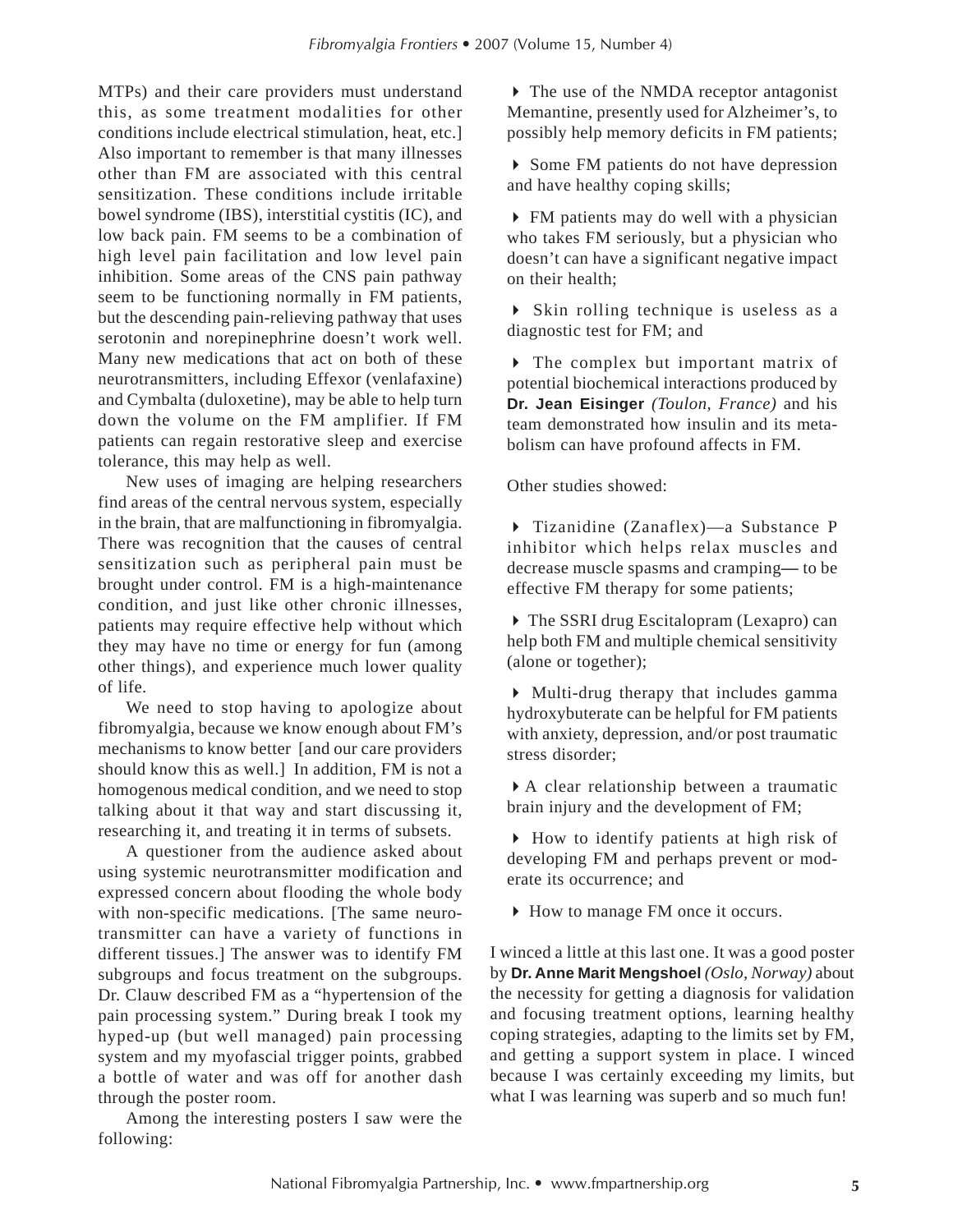Back in the lecture room, **Dr. Roland Staud** *(Gainesville, FL, USA)* spoke on the effects that peripheral pain stimuli have on chronic pain conditions such as FM. He mentioned temporal summation and other topics that have been covered in previous issues of *Fibromyalgia Frontiers*, and he touched upon the new recognition of the importance of dysfunctional ion channels [I'll explain those later] and of both dopamine and cannabinoid receptors, and that they would all become more important in controlling chronic pain in the near future.

There are both immediate and delayed CNS pain mechanisms involved with FM and multiple mechanisms involved in turning acute pain into a chronic state. The FM patient is different in measurable ways from the skin inward. There is an increase in histamine, mast cells, cytokines and NMDA 2D receptors in the skin. [Tests for these are not easily available nor practical for documentation in a doctor's office, but FM is demonstrably not "all in your mind."] The FM patient usually feels deep tissue pain and muscle pain but usually doesn't complain of joint or skin pain. If pain generators such as osteoarthritis (OA), MTPs, and irritable bowel syndrome (IBS), which cause a barrage of pain stimuli, can be brought under control, fibromyalgia pain can be reduced and sometimes even completely resolved. However, the pain must be effectively managed for as long as it exists.

There may be many different peripheral contributors to central pain in one patient. Although peripheral stimulation is necessary for FM pain, it may not be sufficient to explain all of the pain, as the process of pain facilitation and abnormal pain processing can be due to dysfunctional CNS areas. Most FM patients have focal tissue abnormalities such as myofascial trigger points or osteoarthritis. Treating FM central pain includes identification and control of all peripheral pain generators.

**Dr. Philip Mease** *(Seattle, USA)* gave us a better understanding of the process of designing FM assessment for both clinical care and for research studies. Deciding what exactly constitutes key FM symptoms is no easy task, as each patient is different. Key symptoms such as pain, cognitive problems, stiffness, sleep disturbance, fatigue, and other common symptoms have been chosen. Once there is an acceptable standard assessment, each treatment, medication, etc., can be assessed using these key symptoms. During the question and answer segment, Dr. Mease mentioned that most patients with FM have at least one MTP. It was urged that any FM assessment *must* include that coexisting MTPs be identified, as they may influence research conclusions or patient management. For example, if the patient has dizziness, is it caused by MTPs in the sternocleidomastoid, cognitive dysfunction from the FM, or a side effect of the medication or therapy? This is also true of gastrointestinal symptoms and other non-pain symptoms. Too often researchers and clinicians are unaware that MTPs can cause many symptoms other than, or as well as, pain.

During lunch, Dr. Russell suggested how one might design a medication therapy program for fibromyalgia using strategic polypharmacy based on symptom management. Patients with FM may need several medications to control a wide variety of symptoms. Medications that can reduce multiple symptoms are a bonus. Some pain medications, for example, also provide an improvement in sleep quality, which brings relief from fatigue, better brain function, and a further lowering of pain. Sleep quality is often significantly low in FM and must be improved, and so it may be necessary to search for any cause of secondary sleep disturbances.

New medications like pregabalin can have dramatic effects for some patients, but FM patients may be sensitive to medications, so it is necessary to begin slowly, working closely with the patient and increasing the dosage to find the maximum benefit with the minimum medication. In the case of gabapentin, however, it is important to realize that at a certain point if you increase the dosage, the bioavailablity–the amount of drug available for use in the system–actually goes down. On the other hand, pregabalin may affect co-existing conditions. For example, bipolar patients may become quite manic, and there may be loss of blood sugar control. Yet pain itself can cause a rise in blood pressure. Duloxetine can also help some FM patients. If duloxetine causes nausea, it is often necessary to decrease the dosage, let the patient adjust, and then try an increase again.

There is research in press that indicates FM is not just about pain. It's associated with premature aging, enhanced pain reception, biogenic amine deficiency, and changed social status. There are gender differences, too. Serotonin levels in FM patients are higher in males. In addition, the tendency of FM to run in families could be due to a biogenic amine deficiency that may be associated with prions, particles smaller than a virus that can affect the CNS. It is also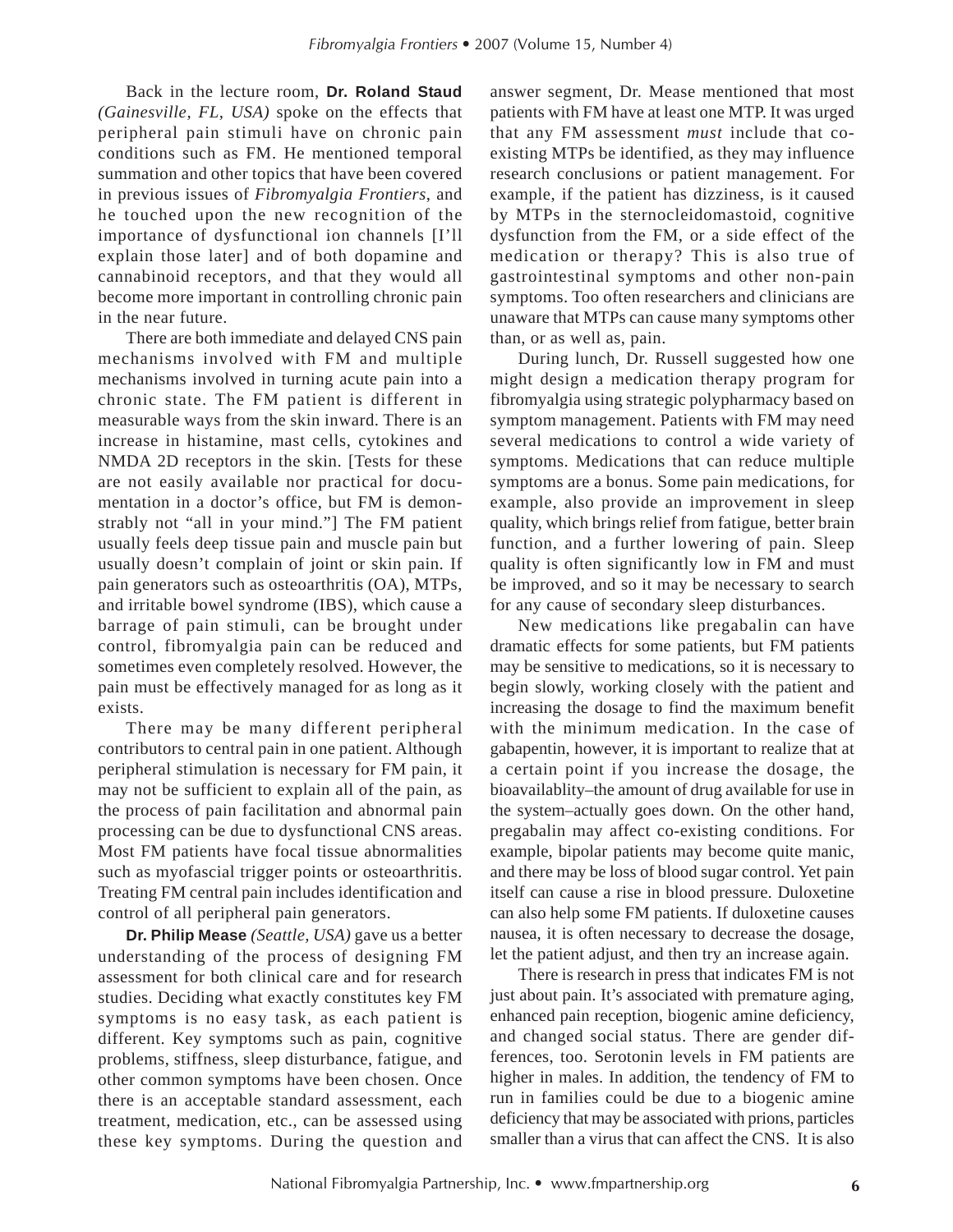vital for the patient and the physician to understand that there is no magic wand for FM. It takes a combination of patient education, lifestyle adjustments (including attitude, dietary habits, and exercise), medication, therapy, and adequate follow-up.

**Dr. Yangming Xiao** *(San Antonio, USA)* presented research that indicated a specific protein defect involved in cell regulation that his team had found in FM patients. This is early but possibly significant research that it is hoped will prompt some investigation of new types of medications, as well as genetic studies. Other research showed that cannabinoids look very promising for FM pain reduction, as well as for positive effects in mood and sleep architecture. Combinations of different cannabinoids worked well for different FM types. [This agrees with the large file folder of research I have accumulated concerning chronic pain and symptom relief from cannabinoids.] There was also research supporting the conclusion that the majority of FM patients have no psychological illness, and most of us are coping pretty well, thank you very much, in spite of chronic pain, questioning the validity of FM psychological profiling.

By this time, my hands and arms were complaining every time I grasped a pen, but the Continuing Medical Education (CME) representative had been coming in periodically warning us not to tape any presentations, nor to take any photos of the posters. Before I knew it, though, they were taking down the posters, and it was time for refueling with food and t'ai chi and getting ready for the next day. I was able to have a quick word with Dr. Robert Gerwin before I left. During the reception which had taken place on the previous Sunday evening, I had asked him what he thought about the idea that myofascial trigger points might be due to channellopathy. (I promise to explain that.) He replied with a twinkle in his eye that I should be sure to come to his presentation, as if I would miss it. At some time during the next two days, he invited everyone, and added this incentive: "There will be chocolate."

### **GENERAL MUSCLE PAIN**

[Chairmen: Joseph Donnelly (USA), Michael Spaeth (Germany)]

Wednesday's center of interest was general muscle pain, although this, of course, included FM and MTPs. **Dr. Brian Cairns** *(Vancouver, Canada)* started the day with a presentation on glutamate and

glutamate receptors. Glutamate is one of the major excitatory amino acids, and its receptor is the structural protein molecule that binds it. The amount of the biochemical glutamate found in interstitial areas can change musculoskeletal pain sensitivity. Researchers are looking more carefully at interstitial space. This area is sometimes called "Third Space" because it is neither intracellular (within the cell), nor extracellular (right outside the cell). Most interstitial fluid is trapped in the gelatin-like ground substance, part of the myofascia which supports cells and fibers and through which nutrients and waste material are transported. Its importance in body function and the transfer of biochemicals from one area to another is becoming increasingly obvious. Its composition can vary tremendously from person to person and from site to site, and it plays a significant role in health. Glutamate response varies considerably between males and females, which may be one reason women feel more pain in some conditions.

**Dr. Lars Arendt-Nielson** *(Aalborg, Denmark)* explained some difficulties encountered in measuring muscle pain, including how skin pain differs from that of deep tissue, and the importance of understanding referred pain. It can be difficult to diagnose pain occurring in one area but generated in another. Those of us with chronic musculoskeletal pain have "...significantly larger referred pain areas..." in response to the same stimuli as healthy subjects. There are general features that may help to predict who might develop central sensitization, including a lower pain threshold enhanced after trauma, and family members with a genetic tendency to chronic pain. Prompt short-term action when a painful stimuli occurs may prevent long-term CNS sensitization.

**Dr. Thomas Graven-Nielsen** *(Aalborg, Denmark)* taught how muscle pain can alter a relaxed muscle, causing many changes including static muscle contraction, decreased endurance time, and prolonged fatigue. If the patient continues to work the muscle in spite of pain, that will aggravate the fatigue. In addition, pain in one muscle can spark increased muscle activity in another. If the pain persists, more perpetuating factors develop. For example, the muscle will begin bracing for the perceived threat of more pain, and other muscles will change to compensate for the affected muscle, overloading those muscle groups and contributing to the spread of pain.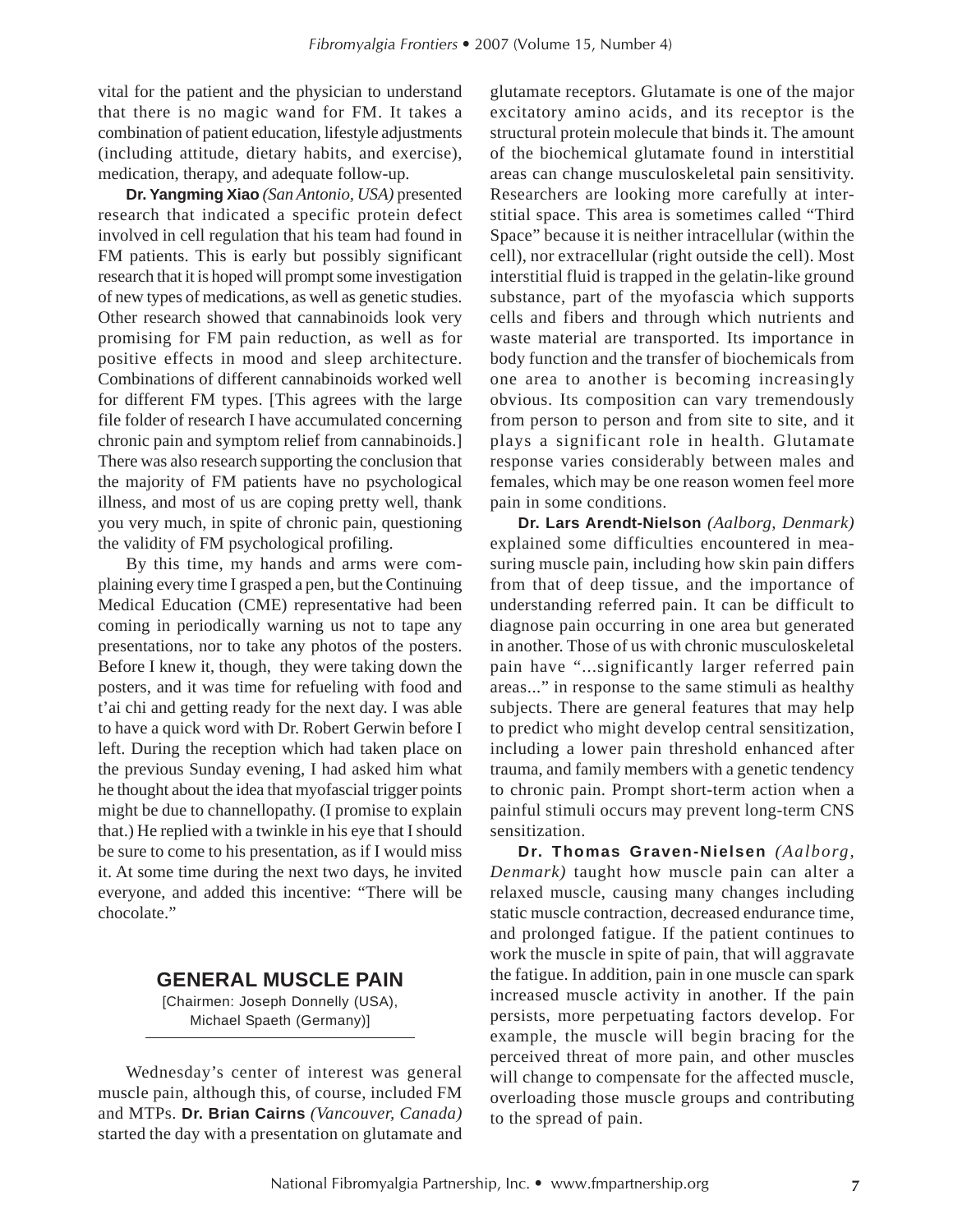**Dr. Kathleen Sluka** *(Iowa City, USA)* has been studying how localized pain spreads to become chronic widespread pain. If an animal is injected with an irritating substance, there is acute pain. A second injection five days later can result in significant changes, including hyperalgesia of the whole injected paw, the muscle, and reactions in the organs, similar to what occurs in humans developing widespread pain. Animals treated with lidocaine before the second injection did not develop widespread symptoms. If the lidocaine was injected *immediately after* the 2nd injection, the developing changes completely normalized. If the lidocaine injection was delayed too long after the 2<sup>nd</sup> injection, widespread symptoms developed anyway, and remained. Changes included neurotransmitter release, an increase in excitatory amino acids, and changes in parts of the brain. This pain responded to opioids intrathecally (injected directly into the spinal cord), and also to NMDA inhibitors and gabapentin. There are specific acid-sensing ion channels in pain receptors that innervate muscles, and the response to acidity can be significant and plays a role in the development of hyperalgesia. Mice lacking a specific type of acid-sensing ion channel don't develop mechanical-induced hyperalgesia under the same circumstance. Multiple pain stimuli applied to one paw can cause hyperalgesia in another paw as well. Her work with mice suggests that there is an increase of pain sensitivity in the CNS after fatigue occurs in response to muscle insult.

Needle electrical intramuscular stimulation can provide an immediate pain relief for myofascial trigger points, but the mechanism for this does not seem to be increased microcirculation. **Dr. Carol McMakin** *(Vancouver, USA)* demonstrated her frequency specific microcurrent (FSM) and presented research showing that FSM can significantly reduce facet pain (specific areas of the vertebrae). Since different frequencies of FSM have already been shown to help FM and MTPs, this may be a sign of more research to come.

Other topics which were explored in posters included the following:

 Estrogen may be involved in pain modulation. Male rats, and female rats with their ovaries removed, have a significantly higher baseline pain threshold than female rats with ovarian hormones.

 There is a significant problem separating chronic pain patients because most have multiple diagnoses, and researchers may have to specify patients as "predominantly FM," or "predominantly neuropathic," etc.

 Lightning-like electrifying pain attacks occur in over 60% of FM patients [although some of this may be due to unrecognized coexisting MTP nerve entrapment.]

 FM patients who receive inadequate care can be an enormous economic drain. Too often a pain specialist isn't consulted in a timely manner, and we need primary care physicians to send chronic pain patients for assessment and stabilization sooner. Some psychiatrists don't understand the physiological aspects of FM, and patients can be negatively impacted by what the doctors are saying to them and can become depressed after seeing these doctors.

 **Orlando Mayoral del Moral, PT** *(Toledo, Spain),* offered a poster showing that breast cancer patients have a high incidence of myofascial trigger point development, no matter if they are treated surgically, with radiation, with chemotherapy, or with hormones. Treating coexisting MTPs may relieve a substantial amount of post-treatment breast cancer pain.

 **Dr. H. Mueller-Ehrenberg** *(Munster, Germany)* and his co-author have found myofascial trigger points to be common in sports-related injuries. They have been able to improve pain caused by these injuries by disrupting the MTPs using piezo-electricgenerated focused extracorporeal shock wave therapy, decreasing the pain and measurably improving the performance and muscle function of the athletes. Central sensitization is often unacknowledged and untreated in osteoarthritis, as are co-existing MTPs, and the pain may have a spinal segmental component that may include sclerodermal hyperalgesia of the supraspinous ligaments. Peripheral pain can cause and maintain central sensitization, but the hypersensitive central nervous system must be treated to enable the peripheral areas to better respond to their treatment.

 Another poster showed that the use of prolonged vitamin E treatment in CFS patients helped their muscle fatigue and hyperalgesia.